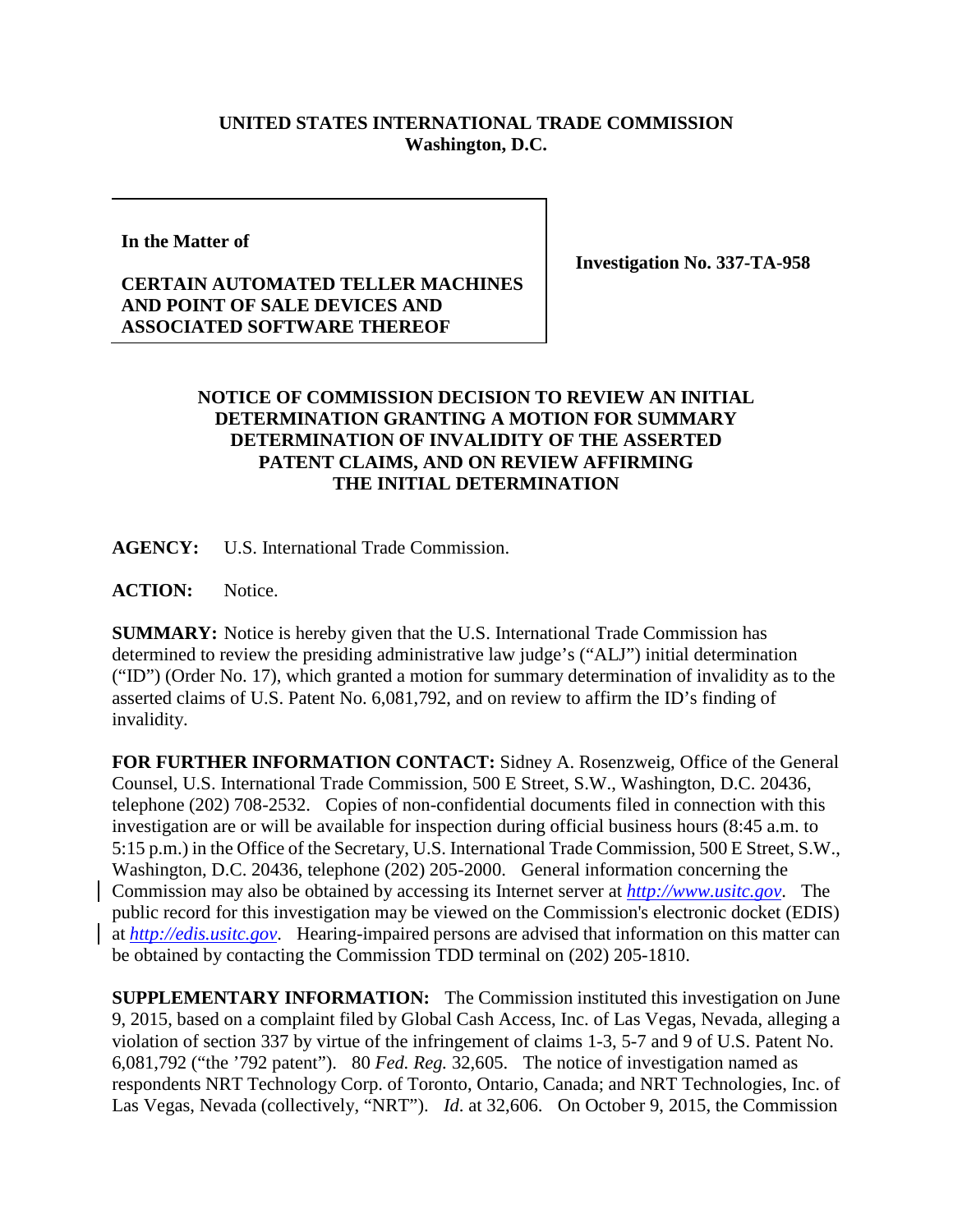determined not to review an initial determination (Order No. 9) granting the complainant's motion to amend the complaint to change the complainant's name to Everi Payments Inc. ("Everi"), in view of a corporate name change.

On October 6, 2015, the ALJ conducted a *Markman* hearing. On December 22, 2015, he issued his claim construction order based upon the hearing. Order No. 15. In that order, the ALJ found that "one of ordinary skill in the art would have at least a Bachelor of Science degree in Electrical Engineering, Computer Science, or Computer Engineering, or equivalent, with a focus on computer networks, and about two years of relevant experience working with computer architectures or networks and familiarity with electronic financial transactions and/or ATM or POS processing." Order No. 15 at 6. Later in that order, the ALJ agreed with NRT that the claim term "processor" in each of the asserted claims is indefinite. *Id.* at 10-12.

On February 29, 2016, NRT moved for summary determination of invalidity of the asserted patent claims. The Commission investigative attorney ("IA") responded in support of the motion. Everi responded in opposition to the motion. On March 22, 2016, the ALJ granted the motion as an initial determination ("ID") (Order No. 17). On March 30, 2016, Everi petitioned for Commission review of Order No. 17. On April 6, 2016, NRT and the IA filed oppositions to the petition.

Upon consideration of the petition for review, responses thereto, Order Nos. 15 and 17, and the intrinsic record of the '792 patent, among other portions of the administrative record, the Commission has determined to review the ID.

On review, the Commission notes that Everi has not argued any error in the ALJ's determination of the level of skill in the art including the ALJ's finding (Order No. 15 at 6) that the person of ordinary skill is "familiar[] with electronic financial transactions and/or ATM or POS processing." *See* 19 C.F.R. § 210.43(b)(2) (waiver). The Commission finds that NRT demonstrated by clear and convincing evidence that the claim language, when read in light of the specification and prosecution history, fails to inform, with reasonable certainty, those skilled in the art about the scope of the invention. In particular, as discussed on pages 10-12 of Order No. 15, the patent is ambiguous as to whether the claimed "processor" is a payment processor (using the meaning of the term in connection with financial transactions) or a computer processor (as Everi contends), or both. While the Commission views it as unnecessary to rely upon extrinsic evidence to reach this conclusion, should the extrinsic evidence be considered, the Commission finds NRT's expert testimony credible, *see* Rebuttal Expert Report of Michael Shamos Regarding Claim Construction ¶¶ 52-58, and that Everi's expert's testimony is not credible, *see* Corrected Claim Construction Report of Sigurd Meldal ¶¶ 121-31. Thus, the Commission finds, that to the extent extrinsic evidence is considered, it supports a finding that the term "processor" is indefinite as used in patent.

To the extent that Order No. 15 suggests that Everi's list of exemplary "processors" for its proposed construction of the term "processor" further demonstrates the indefiniteness of that term